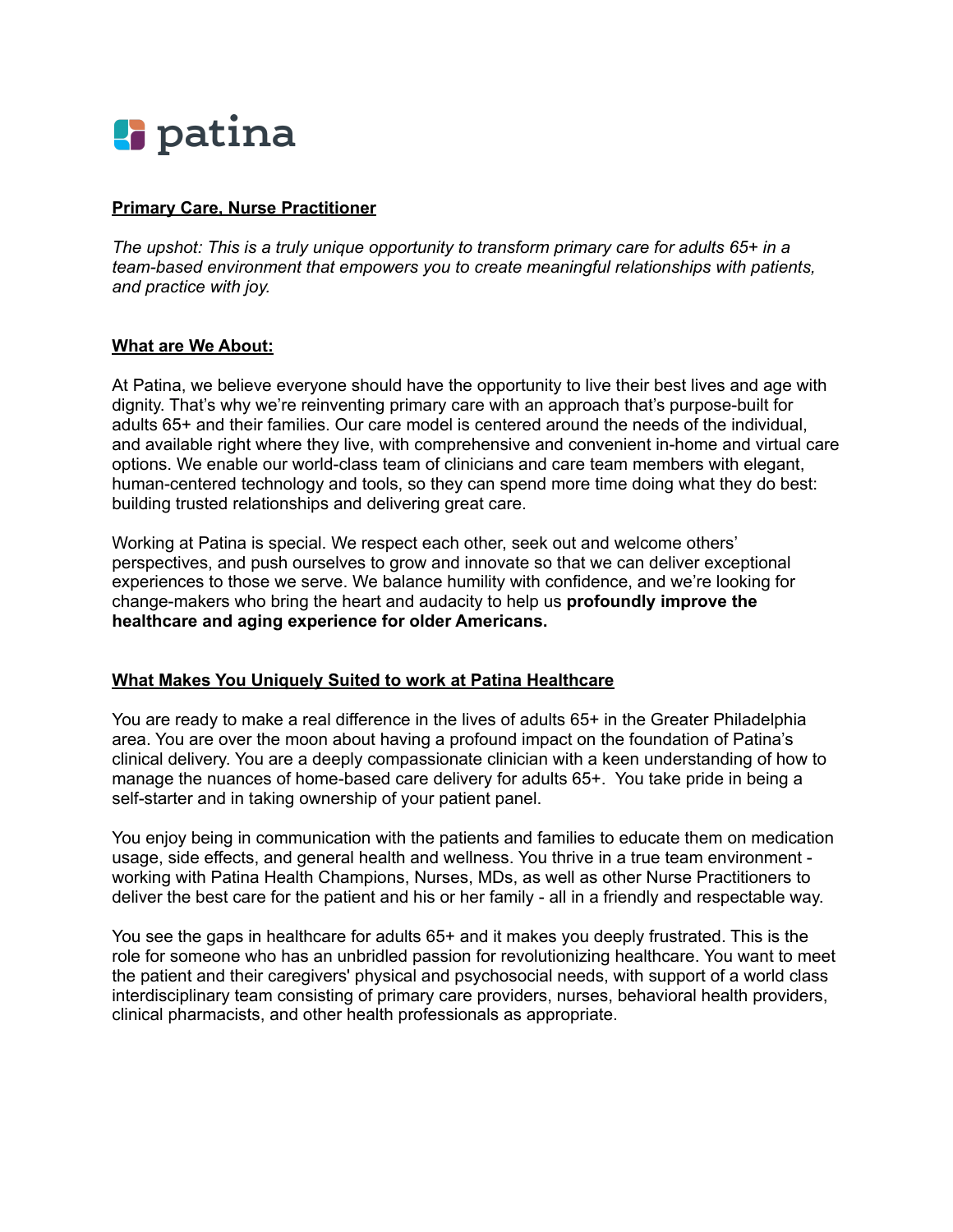#### **What you Get to Do:**

- **●** You will provide best in class primary care, informed by geriatric principles and rooted in respect for patients and their family's unique ability to lead their own care.
- **●** You will help lead the patient care for a panel of adults 65+, collaborating with a Physician, Health Champion, and Behavioral Health Specialist in order to provide high-quality, patient-centered, team-based care.
- **●** You will primarily conduct virtual visits with the assistance of Patina Primary Care Physician, and on occasion conduct home-based visits.
- **●** You will conduct follow-up visits virtually with the patients and their caregivers utilizing Patina's patient applications.
- **●** You will gather patient histories; conduct physical exams; diagnose common geriatric conditions; and develop and implement treatment plans given the patient's goals of care and current condition.
- **●** You will participate in a rotation of phone-based on-call coverage for after-hours support of Patina patients.
- **●** You will work with a unique Electronic Medical Record (EMR) and separate care team application to efficiently and thoroughly document diagnoses, create proactive longitudinal care plans, and coordinate with your team.
- **●** You will participate in daily team huddles and weekly interdisciplinary rounds to seamlessly collaborate on care for Patina patients.
- **●** You will be a clinical leader and share creative approaches with Clinical Leaders
- **●** You will be an expert practitioner in clinical practice including whole-person primary care, integrating core geriatric principles, assertive comanagement of specialty, acute and post-acute care, shared decision making, etc.
- **●** You will aid in developing, implementing, and coordinating a system of patient care delivery that encourages communication, teamwork, positive outcomes, high quality care, patient satisfaction, and proper application of resources in order to inspire each Senior to take charge of their life and health.

# **What is Required:**

- **●** 3 years of experience providing primary care to the senior population
- **●** An active unrestricted Nurse Practitioner license in Pennsylvania
- **●** As needed, comfortability with local travel, mileage reimbursement is included
- **●** A current and active drivers license
- **●** Access to reliable transportation to visit patient with the minimum state required liability auto insurances is required
- **●** Possession of DEA registration or eligibility required
- **●** CPR and BLS are required for this position
- **●** Participating in continuing education as required by the Board of Nursing
- **●** Familiarity navigating modern healthcare technology and eager to adopt products suited for a comprehensive care model